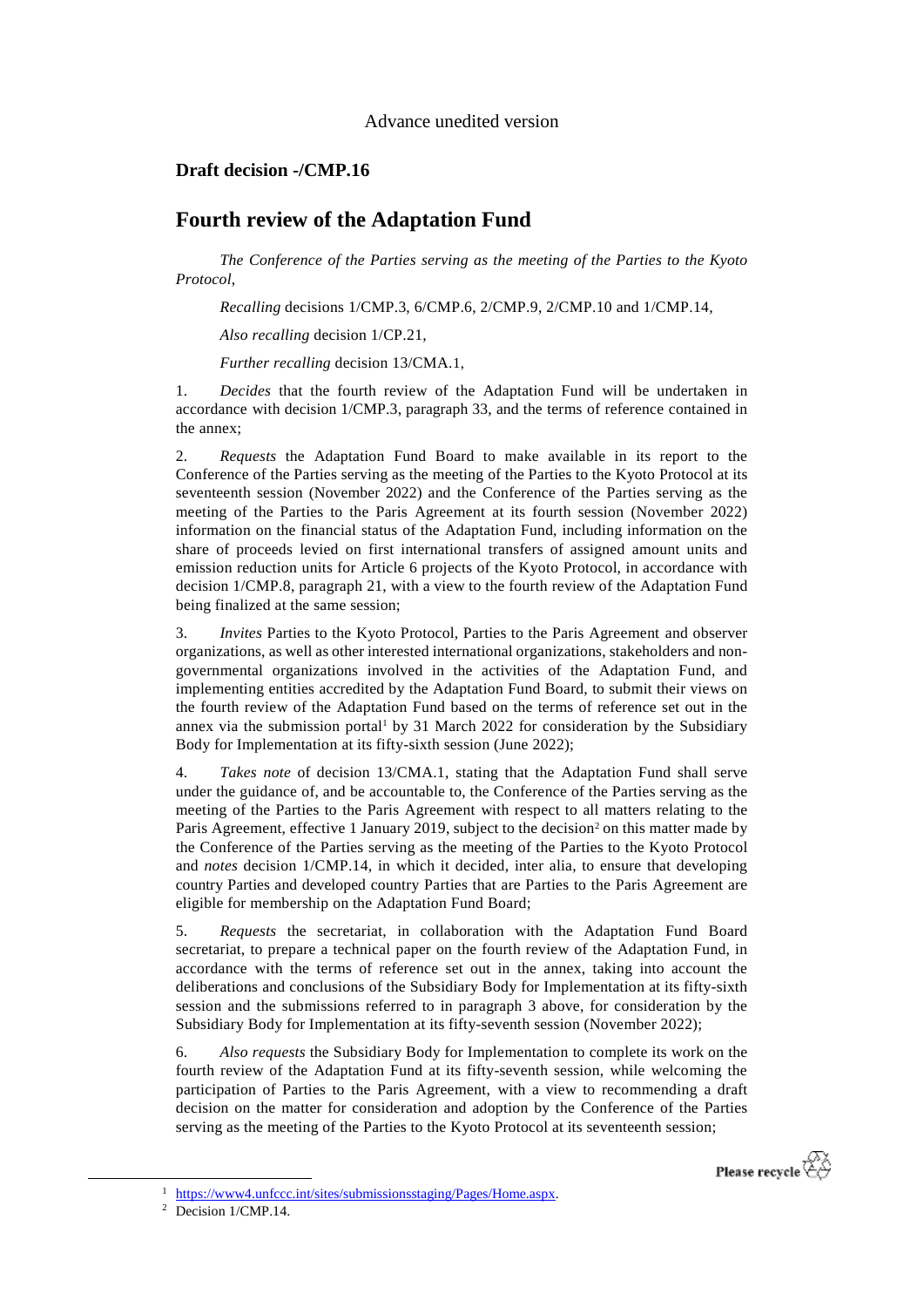7. *Invites* the Conference of the Parties serving as the meeting of the Parties to the Paris Agreement to consider the outcomes of the review at its fourth session.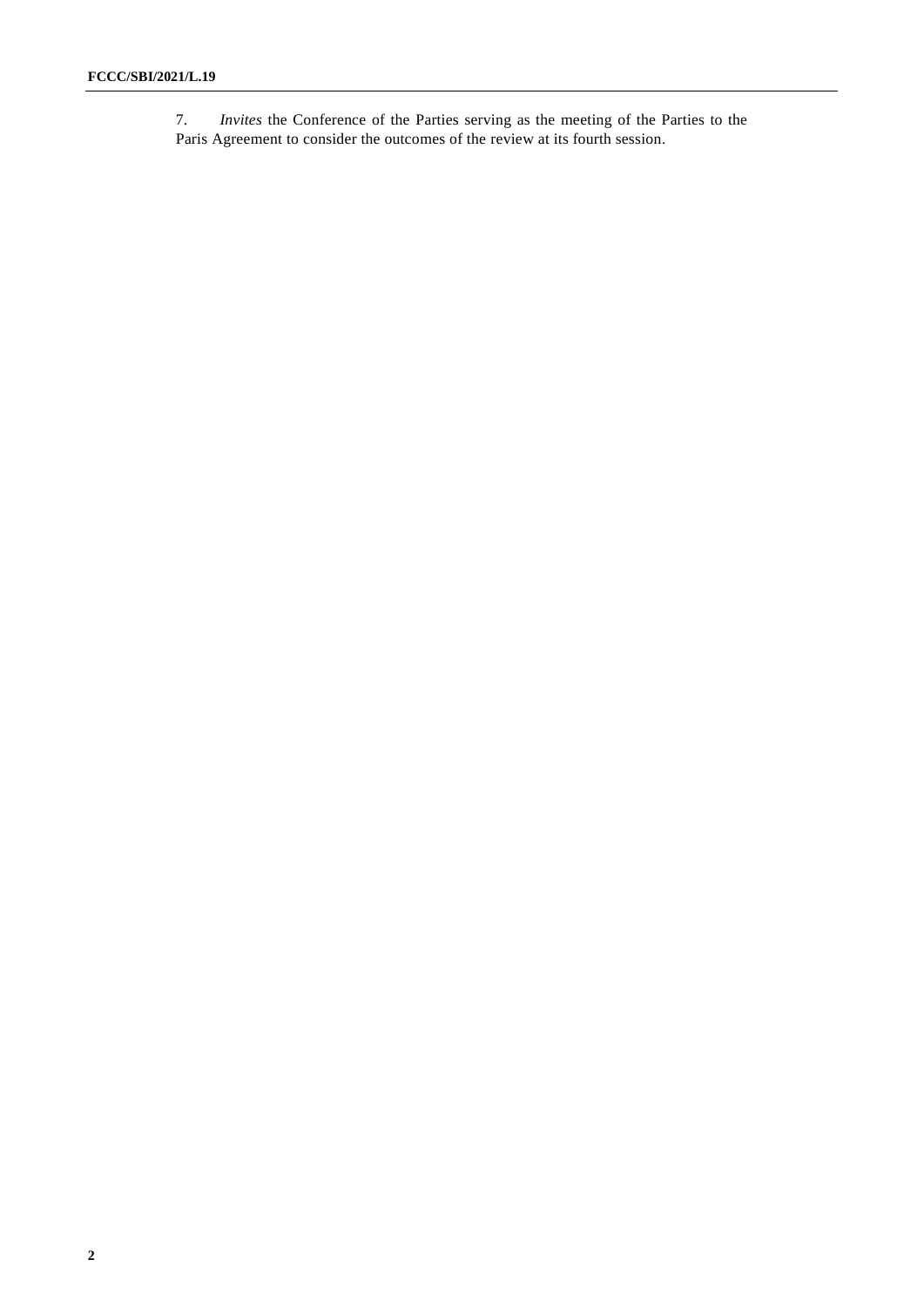#### **Annex**

# **Terms of reference for the fourth review of the Adaptation Fund**

# **I. Objective**

1. The objective of the fourth review of the Adaptation Fund is to ensure the effectiveness, sustainability and adequacy of the Fund and its operations.

#### **II. Scope**

2. The scope of the review will cover the progress made to date and lessons learned in the operationalization and implementation of the Fund and it will focus on, inter alia:

The provision of sustainable, predictable, accessible and adequate financial resources and the mobilization of financial resources to fund concrete adaptation projects and programmes that are country driven and based on the needs, views and priorities of developing country Parties;

(b) Lessons learned from:

(i) The application of the access modalities of the Adaptation Fund, including its operational policies and guidelines, including its Streamlined Accreditation Process;

(ii) The project approval procedures of the Adaptation Fund and timeliness of disbursement of approved adaptation grants;

(iii) The results and impacts of approved adaptation projects and programmes;

(iv) The readiness programme for direct access to climate finance, including lessons learned from South–South cooperation and enhanced direct access grants;

- (v) The programme for regional projects;
- (vi) The Innovation Facility;

(c) Programming and project coherence and complementarity between the Adaptation Fund and other institutions funding adaptation projects and programmes, in particular institutions under the Convention and the operating entities of the Financial Mechanism and its specialized funds;

The institutional arrangements for the Adaptation Fund, in particular the arrangements with the interim secretariat and the interim trustee.

### **III. Sources of information**

3. The review shall draw upon, inter alia, the following sources of information:

(a) Submissions from Parties to the Kyoto Protocol, Parties to the Paris Agreement, observer organizations, other interested international organizations, stakeholders and non-governmental organizations involved in the activities of the Adaptation Fund, as well as implementing entities accredited by the Adaptation Fund Board, on their experience regarding the Adaptation Fund;

(b) The annual reports of the Global Environment Facility (GEF) to the Conference of the Parties (COP) on its activities as an operating entity of the Financial Mechanism, including the information on the Least Developed Countries Fund and the Special Climate Change Fund, and other relevant GEF policy, information and evaluation documents;